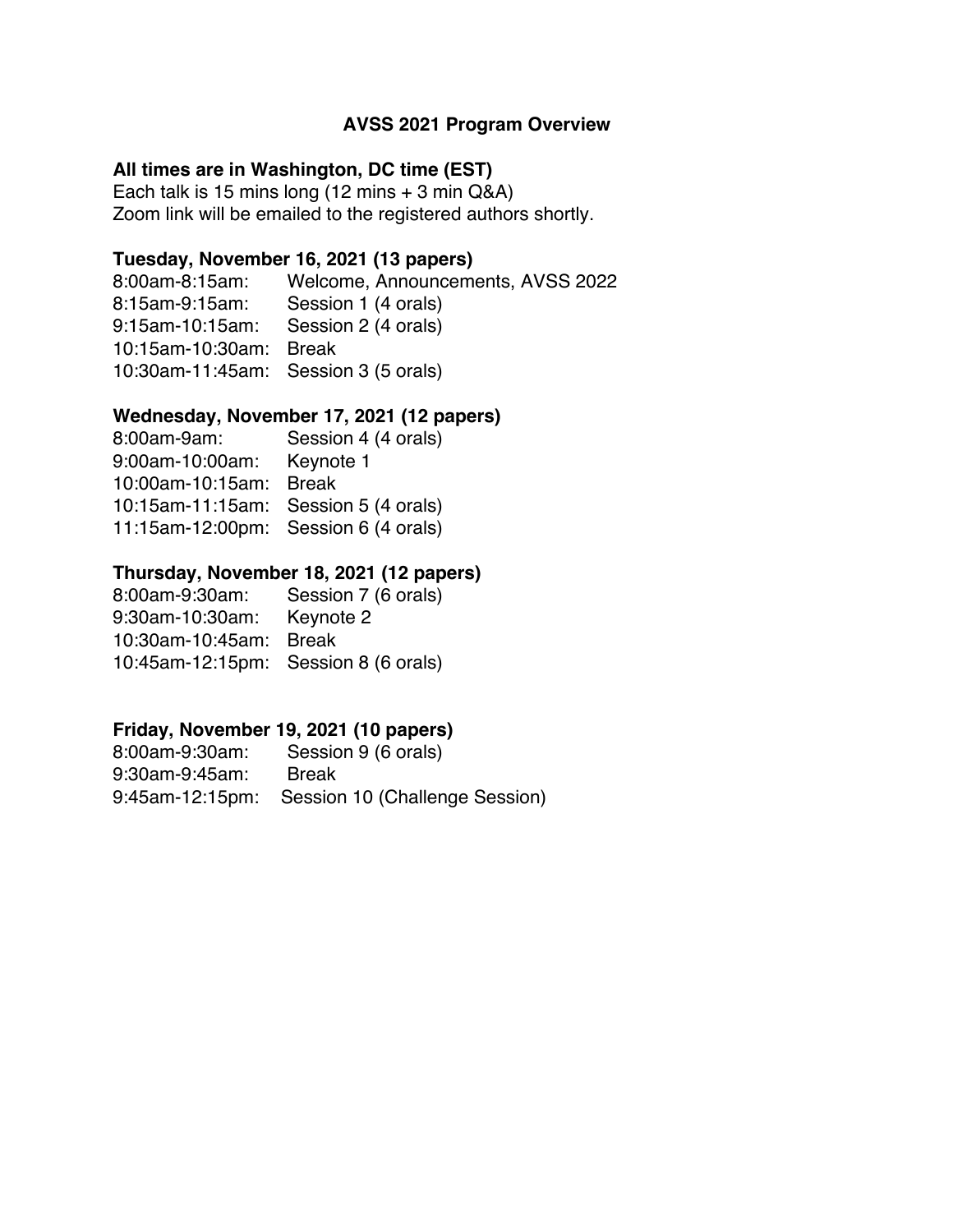# **Tuesday, November 16, 2021 (13 papers)**

| $8:00am - 8:15am$ | <b>Welcome, Announcements, AVSS 2022</b>                                                                                    |
|-------------------|-----------------------------------------------------------------------------------------------------------------------------|
| $8:15am - 9:15am$ | <b>Session 1: Anomaly Detection (4 orals)</b>                                                                               |
| $(8:15am-8:30am)$ | Paper 85: DAM: Dissimilarity Attention Module for Weakly<br>supervised Video Anomaly Detection                              |
| $(8:30am-8:45am)$ | Paper 29: CPNet: Cross-Parallel Network for Efficient Anomaly<br>Detection                                                  |
| $(8:45am-9:00am)$ | Paper 33: Injecting Sparsity in Anomaly Detection for Efficient<br>Inference                                                |
| $(9:00-9:15am)$   | Paper 22: Moving-Object-Aware Anomaly Detection in Surveillance<br>Videos                                                   |
| 9:15am - 10:15am  | Session 2: Action and Activity Recognition (4 orals)                                                                        |
| $(9:15am-9:30am)$ | Paper 23: Action Recognition with Fusion of Multiple Graph<br><b>Convolutional Networks</b>                                 |
| $(9:30am-9:45am)$ | Paper 58: Action Recognition with Domain Invariant Features of<br>Skeleton Image                                            |
| (9:45am-10:00am)  | Paper 72: A Seismic Sensor based Human Activity Recognition<br>Framework using Deep Learning                                |
|                   | (10:00am-10:15am) Paper 24: PIDLNet: A Physics-Induced Deep Learning Network for<br><b>Characterization of Crowd Videos</b> |

# **10:15am-10:30am Break**

# **10:30am - 11:45am Session 3: Detection (5 orals)**

| (10:30am-10:45am) Paper 26: Deep Learning for Body Parts Detection using HRNet  |  |
|---------------------------------------------------------------------------------|--|
| and EfficientNet                                                                |  |
| (10:45am-11:00am) Paper 32: A comprehensive maritime benchmark dataset for      |  |
| detection, tracking and threat recognition                                      |  |
| (11:00am-11:15am) Paper 68: ARPD: Anchor-free Rotation-aware People Detection   |  |
| using Topview Fisheye Camera                                                    |  |
| (11:15am-11:30am) Paper 77: FlagDetSeg: Multi-Nation Flag Detection and         |  |
| Segmentation in the Wild                                                        |  |
| (11:30am-11:45am) Paper 82: Hazardous Events Detection in Automatic Train Doors |  |
| <b>Vicinity Using Deep Neural Networks</b>                                      |  |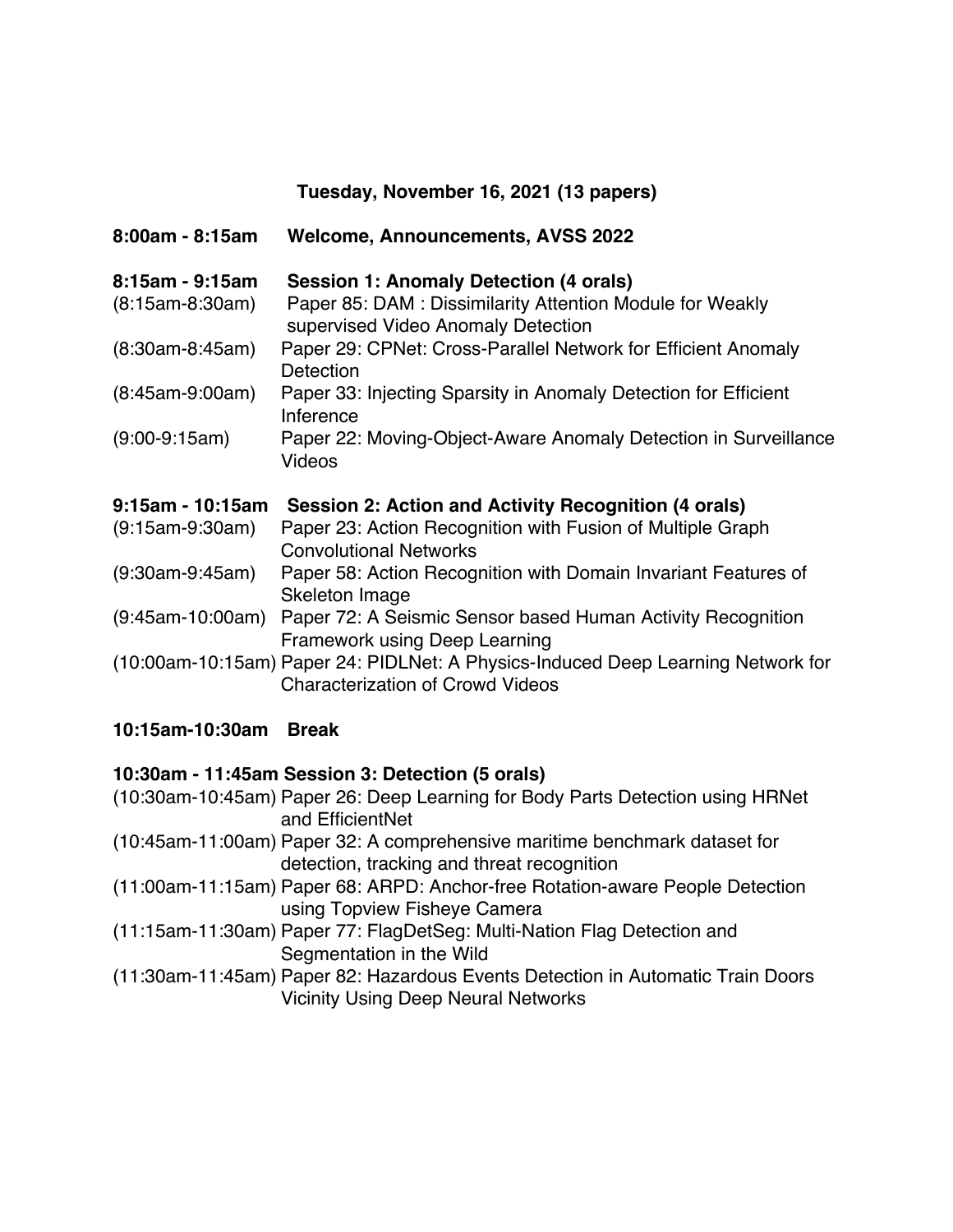# **Wednesday, November 17, 2021 (12 papers)**

| 8:00am-9:00am     | <b>Session 4: Biometrics (4 orals)</b>                                                  |
|-------------------|-----------------------------------------------------------------------------------------|
| $(8:00am-8:15am)$ | Paper 6: DSA-PR: Discrete Soft Biometric Attribute-Based Person                         |
|                   | <b>Retrieval in Surveillance Videos</b>                                                 |
| $(8:15am-8:30am)$ | Paper 42: D4FLY Multimodal Biometric Database: multimodal                               |
|                   | fusion evaluation envisaging biometrics on-the-move for border                          |
|                   | control                                                                                 |
| $(8:30am-8:45am)$ | Paper 7: Attribute-Based Facial Image Manipulation on Latent                            |
|                   | Space                                                                                   |
| $(8:45am-9:00am)$ | Paper 50: FLAME: Facial Landmark Heatmap Activated Multimodal<br><b>Gaze Estimation</b> |

### **9:00am-10:00am Keynote 1**

Speaker: Prof. Xiaoming Liu, Michigan State University Title: Toward 3D Visual Perception and Trustworthy Biometrics

#### **10:00am-10:15am Break**

#### **10:15am - 11:15am Session 5: Video analytics (4 orals)**

| (10:15am-10:30am) Paper 5: Virtual Inductive Loop: Real time video analytics for<br>vehicular access control                                  |
|-----------------------------------------------------------------------------------------------------------------------------------------------|
| (10:30am-10:45am) Paper 45: MultAV: Multiplicative Adversarial Videos                                                                         |
| (10:45am-11:00am) Paper 53: Position-aware Location Regression Network for<br><b>Temporal Video Grounding</b>                                 |
| (11:00am-11:15am) Paper 78: A Video Analytic System for Rail Crossing Point<br>Protection                                                     |
| 11:15am-12:15pm Session 6: Thermal & Multimodal Systems (4 orals)                                                                             |
| (11:15am-11:30am) Paper 49: A Real-time Super-Resolution for Surveillance Thermal<br>Cameras using optimized pipeline on Embedded Edge Device |
| (11:30am-11:45am) Paper 81: Bridging the Invisible and Visible World: Translation<br>between RGB and IR Images through Contour Cycle GAN      |
| (11:45am-12:00pm) Paper 30: From Multimodal to Unimodal Attention in Transformers<br>using Knowledge Distillation                             |
| (12:00pm-12:15pm) Paper 11: ZSpeedL - Evaluating the Performance of Zero-Shot<br>Learning Methods using Low-Power Devices                     |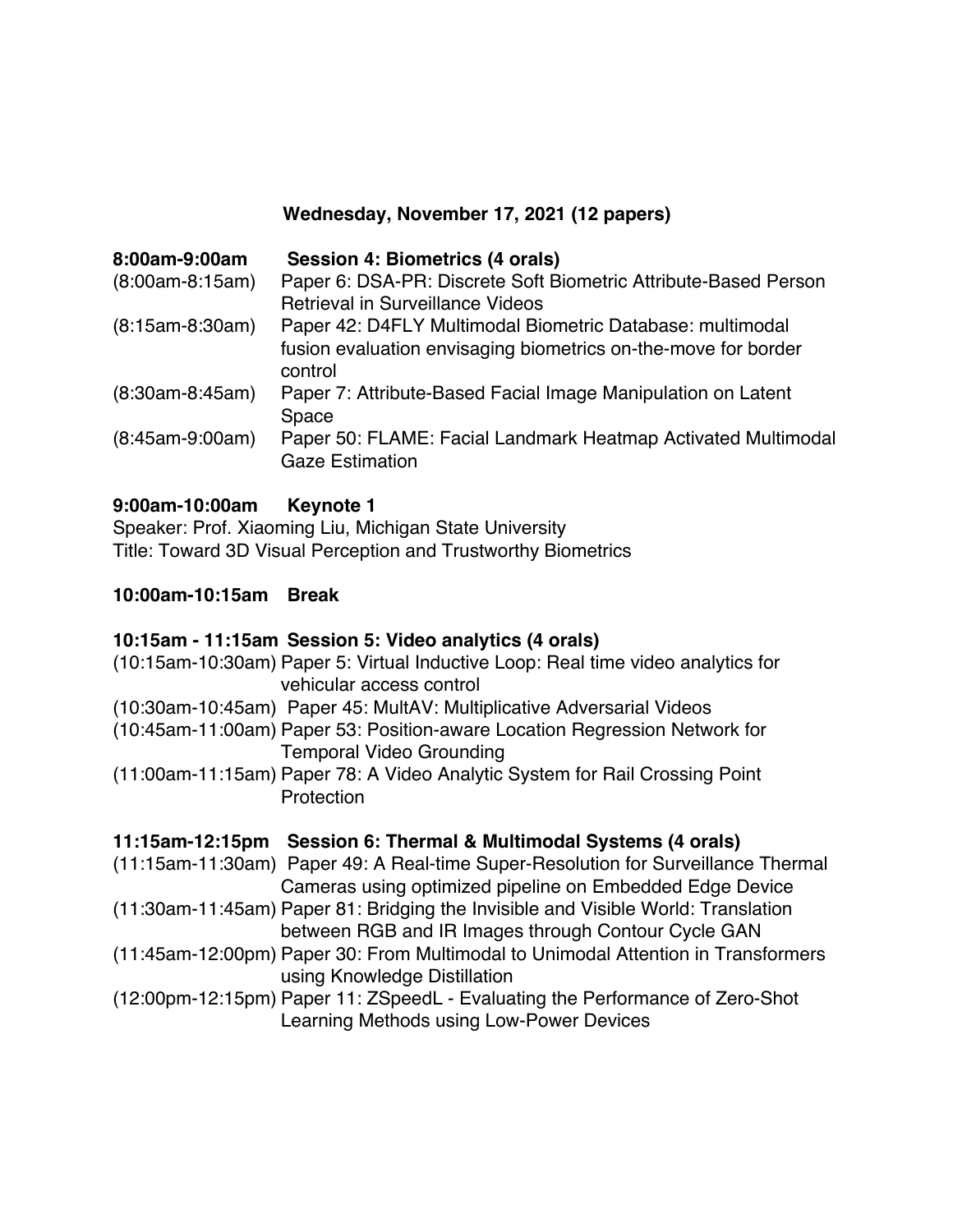## **Thursday, November 18, 2021 (12 papers)**

| 8:00am-9:30am     | Session 7: Tracking and Re-identification (6 orals)                 |
|-------------------|---------------------------------------------------------------------|
| $(8:00am-8:15am)$ | Paper 52: TrichTrack: Multi-Object Tracking of Small-Scale          |
|                   | Trichogramma Wasps                                                  |
| $(8:00am-8:15am)$ | Paper 80: Learning Sequential Visual Appearance Transformation      |
|                   | for Online Multi-Object Tracking                                    |
| $(8:00am-8:15am)$ | Paper 101: Multi-Pedestrian Tracking with Clusters                  |
| $(8:00am-8:15am)$ | Paper 102: On the Performance of Crowd-Specific Detectors in        |
|                   | <b>Multi-Pedestrian Tracking</b>                                    |
| $(8:00am-8:15am)$ | Paper 79: Oriented Splits Network to Distill Background for Vehicle |
|                   | Re-Identification                                                   |
| $(8:00am-8:15am)$ | Paper 87: Geometry-Based Person Re-Identification in Fisheye        |
|                   | <b>Stereo</b>                                                       |

## **9:30am - 10:30am Keynote 2**

Speaker: Prof. Shaogang Gong, Queen Mary University of London Title: Learning from Small Data and Without Labels

### **10:30am-10:45am Break**

### **10:45am - 12:15pm - Session 8: Miscellaneous (6 orals)**

| (10:45am-11:00am) Paper 2: Learning Temporal 3D Human Pose Estimation with                                          |
|---------------------------------------------------------------------------------------------------------------------|
| Pseudo-Labels                                                                                                       |
| (11:00am-11:15am) Paper 3: A Multi-Stream Approach for Seizure Classification with<br><b>Knowledge Distillation</b> |
| (11:15am-11:30am) Paper 8: A Sample Weighting and Score Aggregation Method for<br>Multi-query Object Matching       |
| (11:30am-11:45am) Paper 15: Introspective Closed-Loop Perception for Energy-efficient<br>Sensors                    |
| (11:45am-12:00pm) Paper 44: Person Localisation under Fragmented Occlusion                                          |
| (12:00pm-12:15pm) Paper 56: Far-Sighted BiSeNet V2 for Real-time Semantic<br>Segmentation                           |